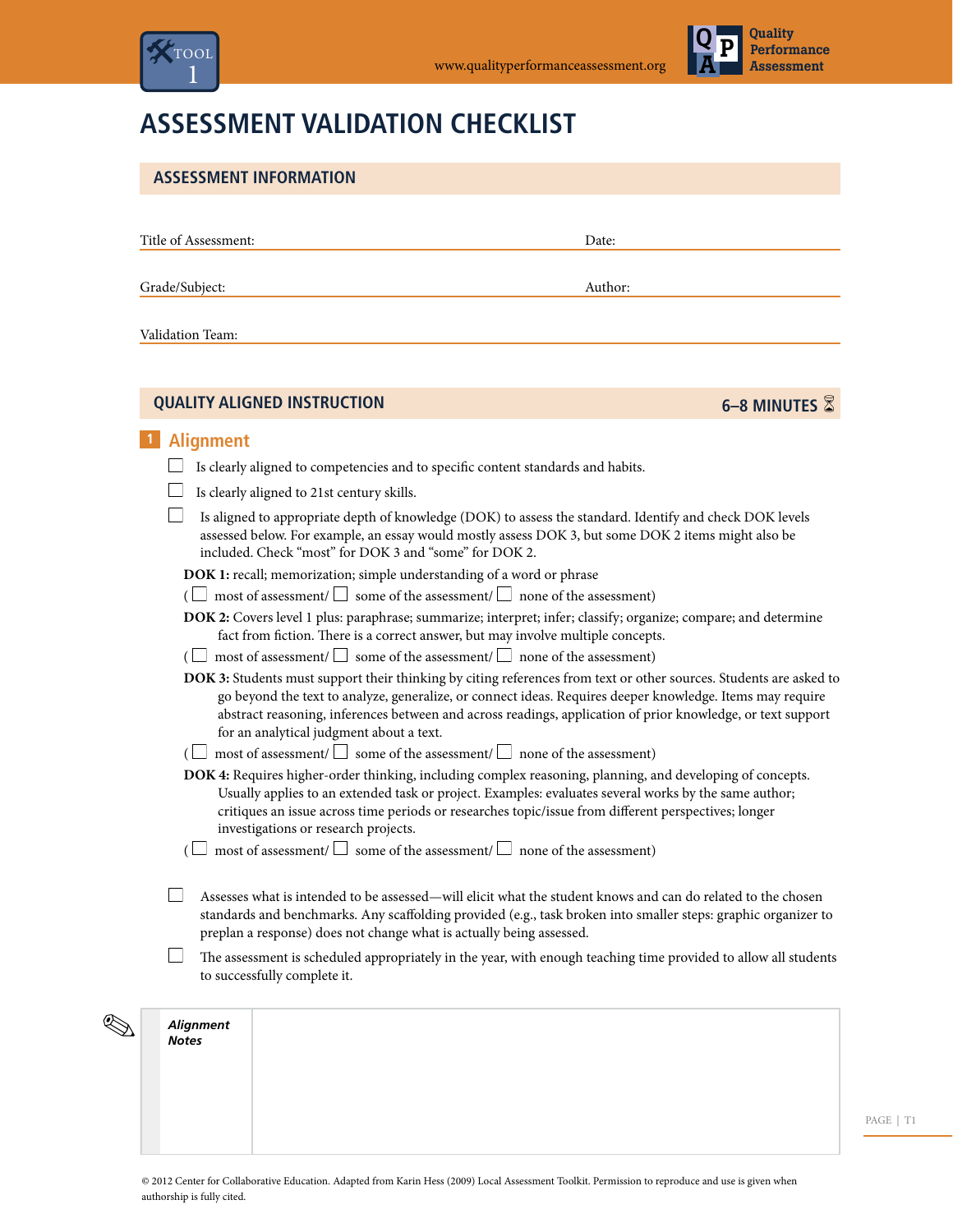



#### **Quality Task Design 10–12 minutes** 6

## **2 Clarity and Focus**

- $\Box$  <br> Addresses an essential issue, big idea, or key concept or skill of the unit/course.
- $\hfill\Box$  Is linked to ongoing instruction (within a unit of study/course).
- $\Box$  Directions clearly indicate what the student is being asked to do.
- $\hfill\Box$  Includes what will be assessed individually by the student (even if it is a group task).

#### *Clarity and Focus Notes*

9

 $\overline{\mathscr{D}}$ 

## **3 Student Engagement**

- $\Box$  Provides for ownership and decision making, requiring the student to be actively engaged.
- $\Box$  Focuses on significant content and addresses authentic problems and issues from the world outside the classroom.
- $\Box$  Includes multiple modalities for students to engage with content.

| <b>Student</b><br>Engagement<br><b>Notes</b> |  |  |  |
|----------------------------------------------|--|--|--|
|                                              |  |  |  |

#### **4 Criteria and Levels**

- $\hfill\Box\quad$  Rubric(s) or scoring guide(s) assess identified competencies and content standards.
- $\Box$  Exemplars or models illustrate expectations aligned to identified competencies and standards.

# *Criteria and Levels Notes*  $\mathscr{D}$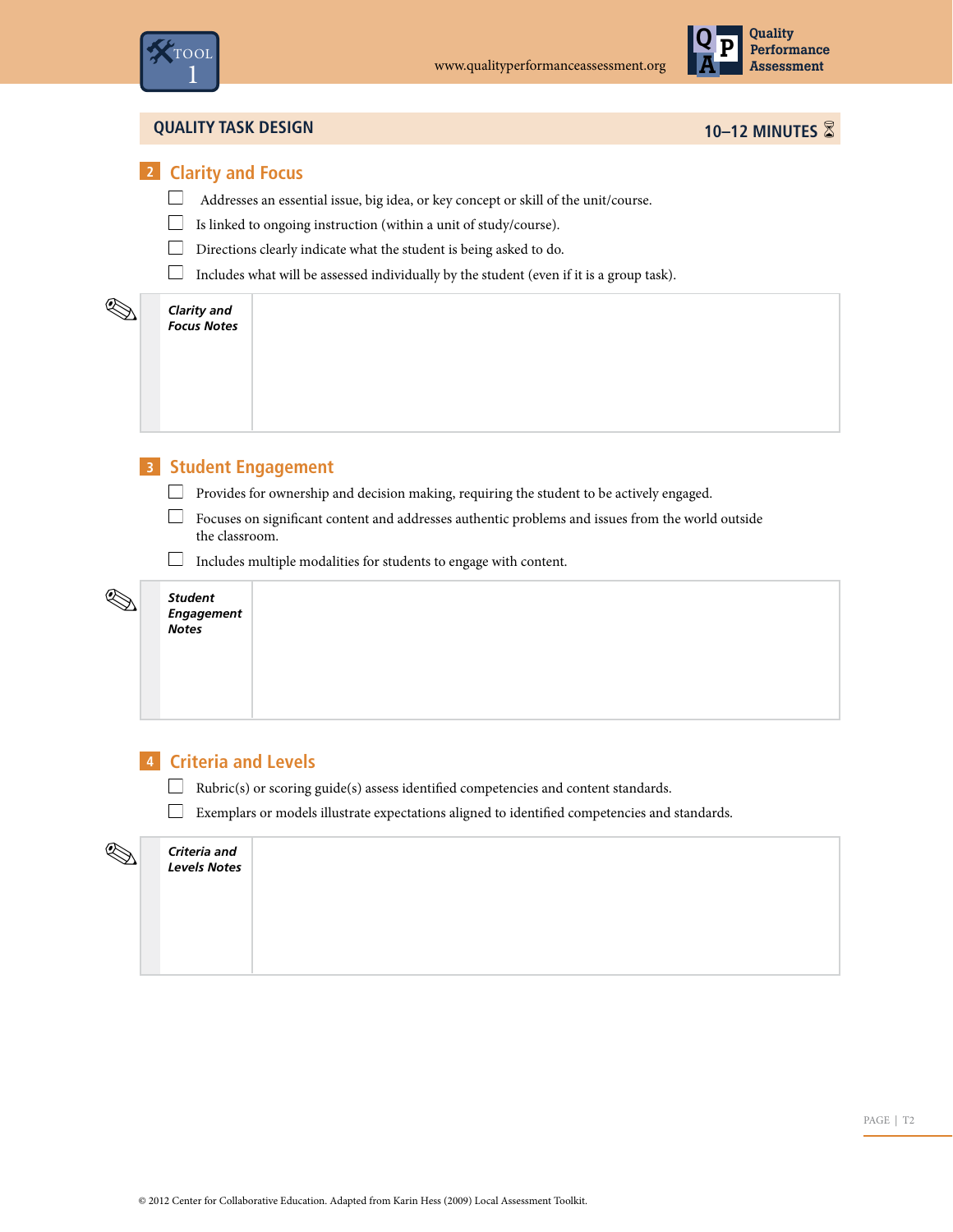



#### **5 Fairness**

- $\hfill\Box$  <br> The task is fair and unbiased in language and design.
- Rubric or scoring guide is clear.
- $\Box$  Material is familiar to students from identifiable cultural, gender, linguistic, and other groups.
- $\Box$  The task is free of stereotypes.
- All students have access to resources (e.g., Internet, calculators, spell check, etc.)
- Assessment conditions are the same for all students.
- $\Box$  The task can be reasonably completed under the specified conditions.
- Allows for accommodations for students with IEPs/504 plans.

#### *Fairness Notes*

9

#### **6 Adherence to Principles of Universal Design**

- $\hfill\Box$  Instructions are free of wordiness and irrelevant information.
- Instructions are free of unusual words students may not understand.
- $\hfill\Box\quad$  Format/layout conveys focus of expected tasks and products.
- $\Box$  Format clearly indicates what actual questions and prompts are.
- $\Box$ Questions are marked with graphic cues (bullets, numbers, etc.).
- Format is consistent.